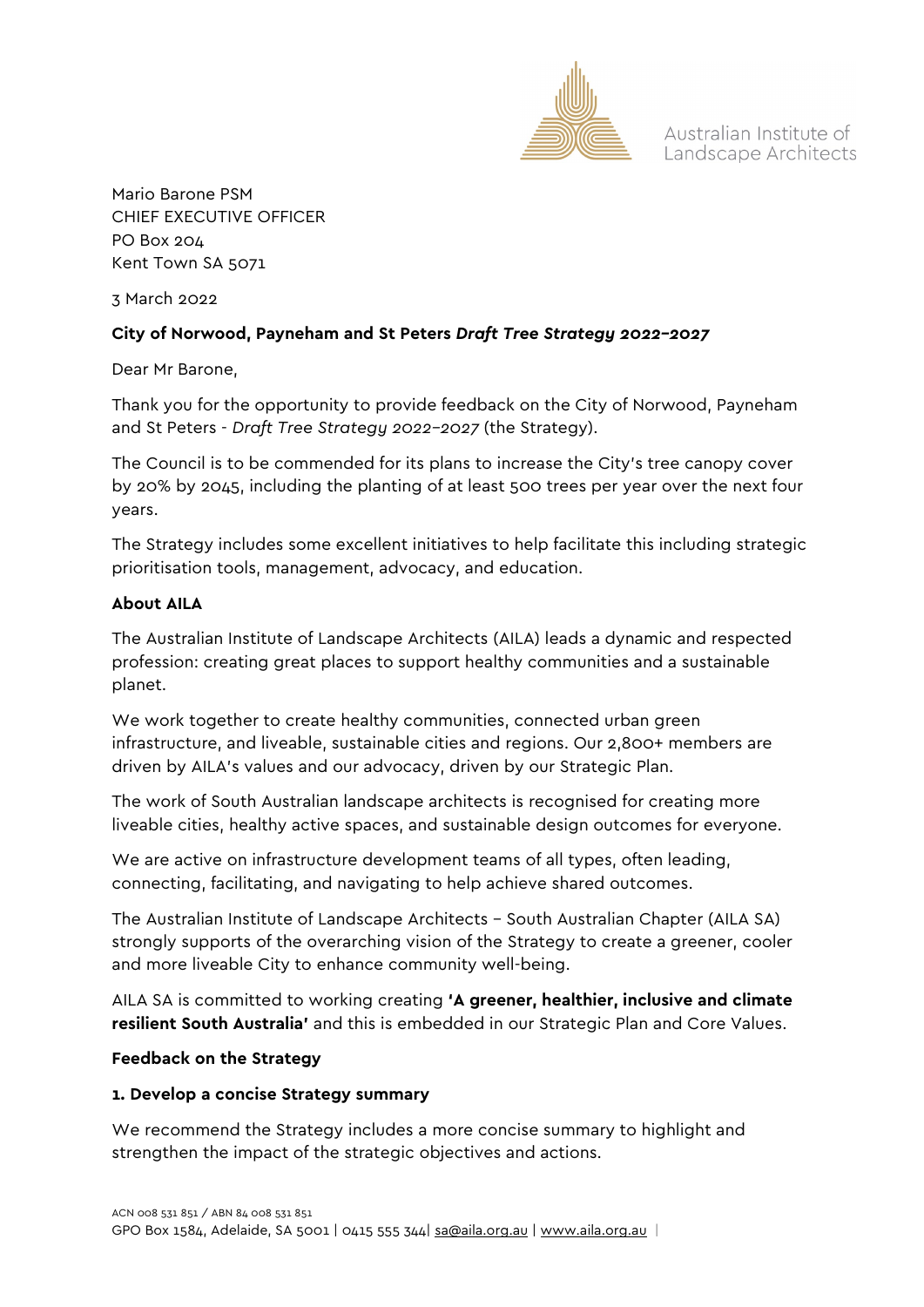

## **2. Consider a simplified Strategy structure**

We recommend a simplified structure so there is a clearer hierarchy from Vision to Strategic Objectives (ideally measurable) to Actions. A 'strategy on a page' approach will enable simpler messages as an outward-facing community document, reaffirming the strong advocacy role the Strategy will have.

We recognise the hard work and excellent technical knowledge, evidence and background that supports the Strategy and note this will be critical to delivering the objectives, however this information may be better placed as supporting information to allow the strategy and actions to take precedence.

We recommend the five strategic themes are re-worked into Strategic Objectives and the key elements of the strategy re-framed into actions that can be measured.

For example, the connection between the Vision, the three Strategic Objectives, five strategic themes, key elements, and the Action Plan lack clarity in the Strategy.

A further improvement to simplify the Strategy is to reduce the section on strategic alignment and Council's Strategic and Policy Framework. We believe these important strategic connections could be demonstrated more succinctly

## **3. Highlighting the value of trees**

We recommend strengthening the section on the Value of Trees to advocate for trees within the Strategy. We would further recommend reducing the level of procedural detail provided in the *Managing Tree Risks* section – whilst important the details is not required in the Strategy.

## **4. Improving the visual communication style in the Strategy**

We recommend the Strategy considers an improved graphic design to break up some of the large amounts of text.

Diagrams, photos, and providing a clear hierarchy to the information would enable a more user-friendly resource. For example, adding prominence to the vision, strategic objectives, and actions to clearly identify the strategic aspects of the Strategy, and call out items of importance within the document such as the elements of pro-active tree risk management.

## **5. Acknowledgement of First Nations**

We recommend the acknowledgement of traditional owners is moved to the front of the Strategy and giving it greater prominence.